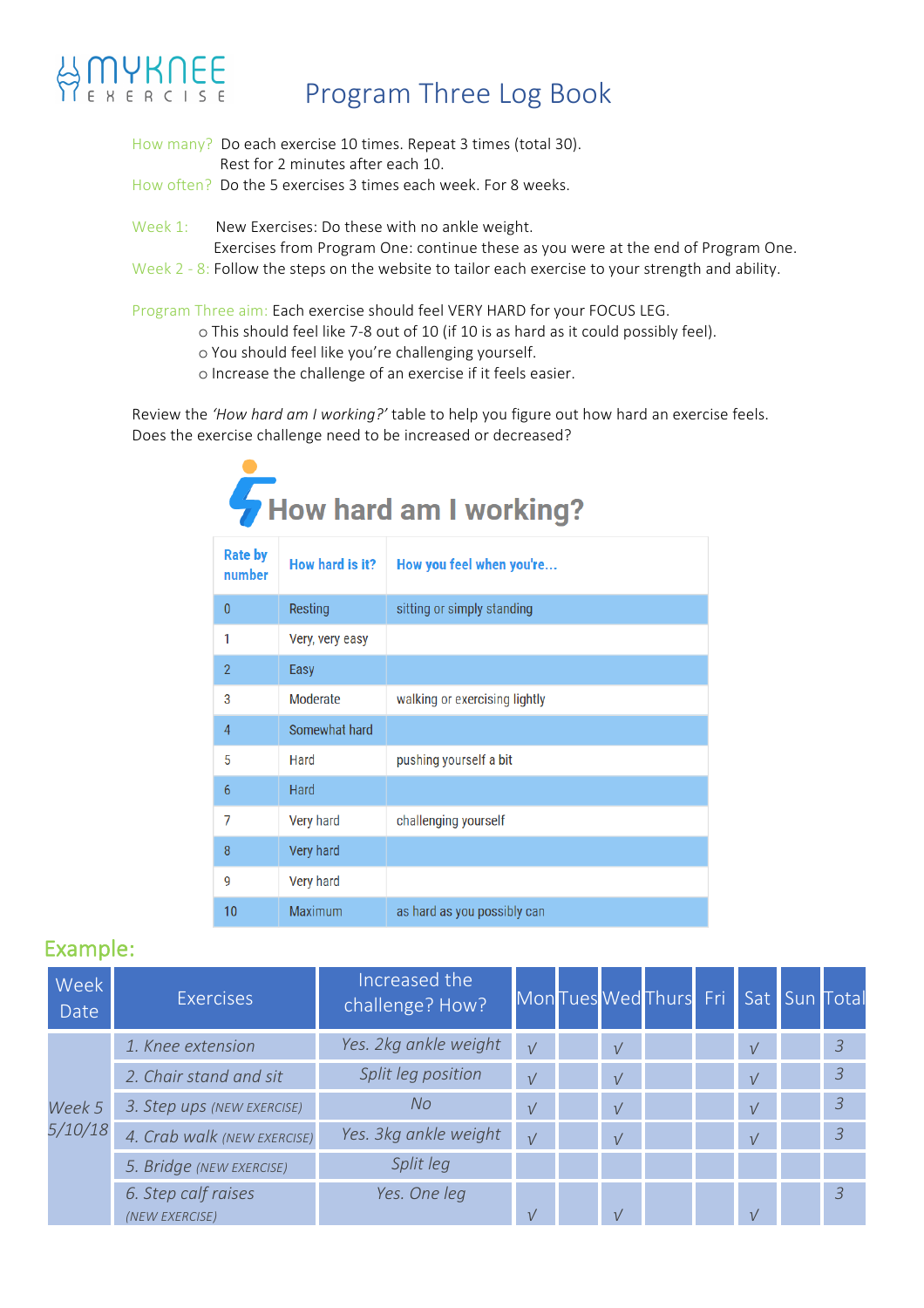# HAMYKNEE<br>REBERCISE Program Three Log Book

| Week<br>Date<br>DD/MM/YY | <b>Exercises</b>       | Increased the<br>challenge? How? |  | Mon Tues Wed Thurs Fri Sat Sun Total |  |  |
|--------------------------|------------------------|----------------------------------|--|--------------------------------------|--|--|
|                          | 1. Knee extension      |                                  |  |                                      |  |  |
|                          | 2. Chair stand and sit |                                  |  |                                      |  |  |
| Week 1                   | 3. Step ups            |                                  |  |                                      |  |  |
|                          | 4. Crab walk           |                                  |  |                                      |  |  |
|                          | 5. Bridge              |                                  |  |                                      |  |  |
|                          | 6. Step calf raises    |                                  |  |                                      |  |  |

|        | 1. Knee extension      |  |  |  |  |  |
|--------|------------------------|--|--|--|--|--|
|        | 2. Chair stand and sit |  |  |  |  |  |
| Week 2 | 3. Step ups            |  |  |  |  |  |
|        | 4. Crab walk           |  |  |  |  |  |
|        | 5. Bridge              |  |  |  |  |  |
|        | 6. Step calf raises    |  |  |  |  |  |

|        | 1. Knee extension      |  |  |  |  |  |
|--------|------------------------|--|--|--|--|--|
|        | 2. Chair stand and sit |  |  |  |  |  |
| Week 3 | 3. Step ups            |  |  |  |  |  |
|        | 4. Crab walk           |  |  |  |  |  |
|        | 5. Bridge              |  |  |  |  |  |
|        | 6. Step calf raises    |  |  |  |  |  |

|        | 1. Knee extension      |  |  |  |  |  |
|--------|------------------------|--|--|--|--|--|
|        | 2. Chair stand and sit |  |  |  |  |  |
| Week 4 | 3. Step ups            |  |  |  |  |  |
|        | 4. Crab walk           |  |  |  |  |  |
|        | 5. Bridge              |  |  |  |  |  |
|        | 6. Step calf raises    |  |  |  |  |  |

|        | 1. Knee extension      |  |  |  |  |  |
|--------|------------------------|--|--|--|--|--|
|        | 2. Chair stand and sit |  |  |  |  |  |
| Week 5 | 3. Step ups            |  |  |  |  |  |
|        | 4. Crab walk           |  |  |  |  |  |
|        | 5. Bridge              |  |  |  |  |  |
|        | 6. Step calf raises    |  |  |  |  |  |
| Week 6 | 1. Knee extension      |  |  |  |  |  |